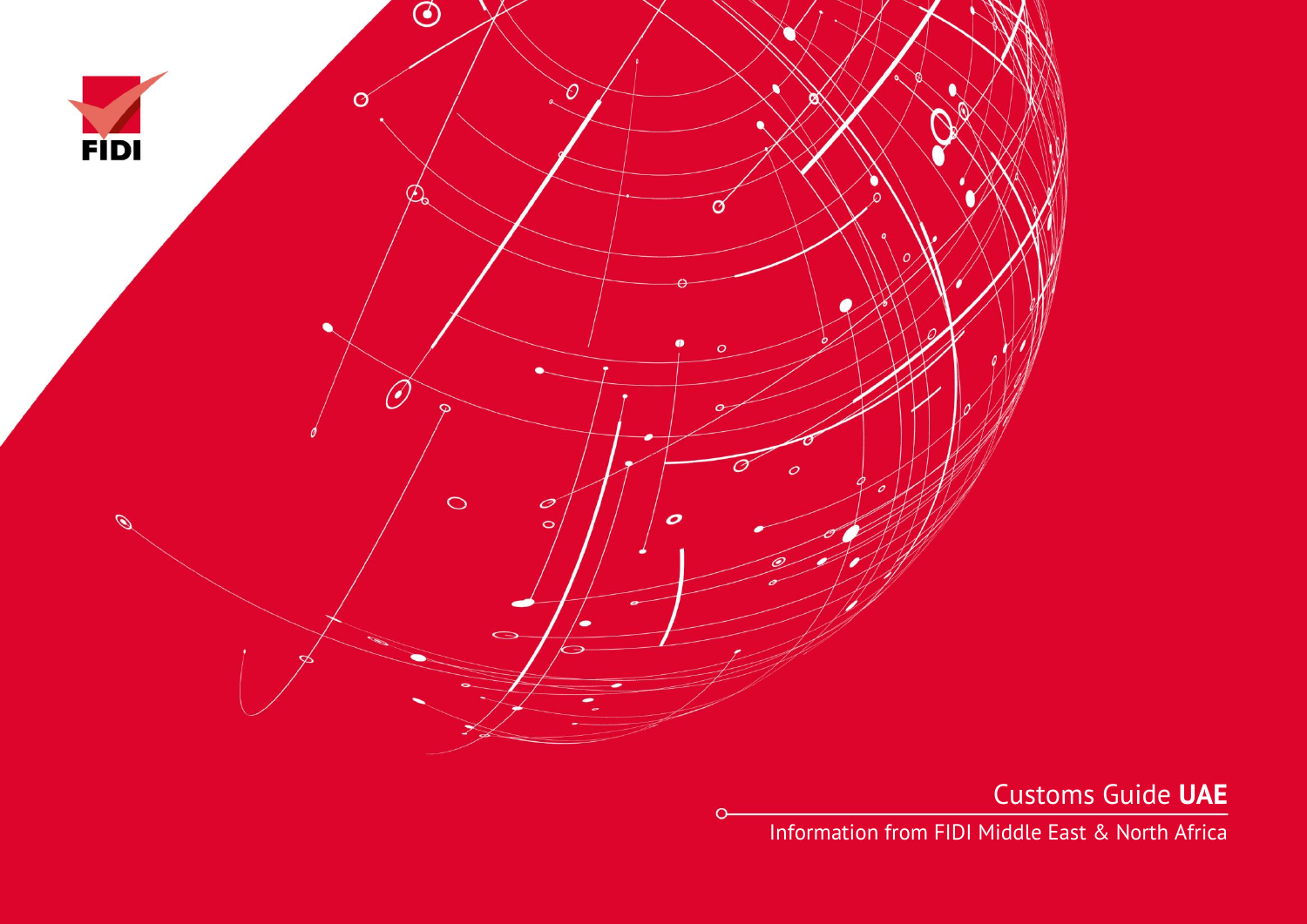## **Customs guide** UAE

## **The global quality standard for international moving.**

The FAIM label is your global assurance for a smooth, safe and comprehensive relocation process.





| <b>GOODS</b>               | <b>DOCUMENTS REQUIRED</b>                                                                                                                                                                                                             | <b>CUSTOMS PRESCRIPTIONS</b>                                                                                                                                                                                                                                                                                                                                                                                                                              | <b>REMARKS</b>                                                                                                                                                                                                                                                                                                                                                                                                                                                                                                                                                                                                                  |
|----------------------------|---------------------------------------------------------------------------------------------------------------------------------------------------------------------------------------------------------------------------------------|-----------------------------------------------------------------------------------------------------------------------------------------------------------------------------------------------------------------------------------------------------------------------------------------------------------------------------------------------------------------------------------------------------------------------------------------------------------|---------------------------------------------------------------------------------------------------------------------------------------------------------------------------------------------------------------------------------------------------------------------------------------------------------------------------------------------------------------------------------------------------------------------------------------------------------------------------------------------------------------------------------------------------------------------------------------------------------------------------------|
| <b>Removal goods</b>       | Inventory/packing list copy.<br>Express or Original BL.<br>Passport copy with valid UAE residence visa<br>stamped.<br>Authorization letter to moving company for<br>clearance and collection of documents from<br>shipping / airline. | Importation is allowed<br>provided the<br>shipment consists of personal effects and<br>used household goods only.<br>All used personal effects and household<br>goods are exempted of duty. Brand new<br>items will attract Custom duty at 5% of the<br>invoice value and if the invoice is not<br>provided for the same items, Custom<br>Inspectors will assess a value for the same<br>and on the assessed value 5 % will be levied<br>as Customs duty. | UAE residence visa stamped on the passport<br>is compulsory for Custom Clearance and to<br>get delivery order from shipping line.<br>Almost all shipments will go through a<br>physical inspection $/ X$ -ray and therefore it<br>is necessary and suggested to pack all<br>similar item in nature like books, CD's,<br>video's, DVD, magazines in separate cartons<br>and marked clearly so that they can be<br>easily identified by customs and released if<br>in order quickly. For this physical<br>examination, additional charges are also<br>applicable issued by UAE customs / port<br>authority as warehouse handling. |
| <b>Diplomats removals</b>  | Same as above, and below:<br>Original Letter from Ministry of foreign<br>affairs for exemption of customs duty with<br>Importer code.<br>B/L should mention that it is Diplomatic<br>Cargo.                                           | Import of alcohol is allowed for diplomats<br>but limited to annual quota agreed by the<br>local Ministry of Foreign Affairs i.e. 4 litres<br>for an individual.                                                                                                                                                                                                                                                                                          | Same as above.                                                                                                                                                                                                                                                                                                                                                                                                                                                                                                                                                                                                                  |
| <b>Commodity shipments</b> | All original documents and required:<br>• Legalised CIF invoice.<br>• Certificate of Origin from chamber of<br>commerce in origin country.<br>• Inventory / packing list.<br>$-BL/AWB.$<br>Importers Code with UAE customs.           | 5% duties on the CIF / Invoice value<br>evaluated by UAE customs.                                                                                                                                                                                                                                                                                                                                                                                         | Flat duty on all kind of items imported as<br>new and having commercial value.                                                                                                                                                                                                                                                                                                                                                                                                                                                                                                                                                  |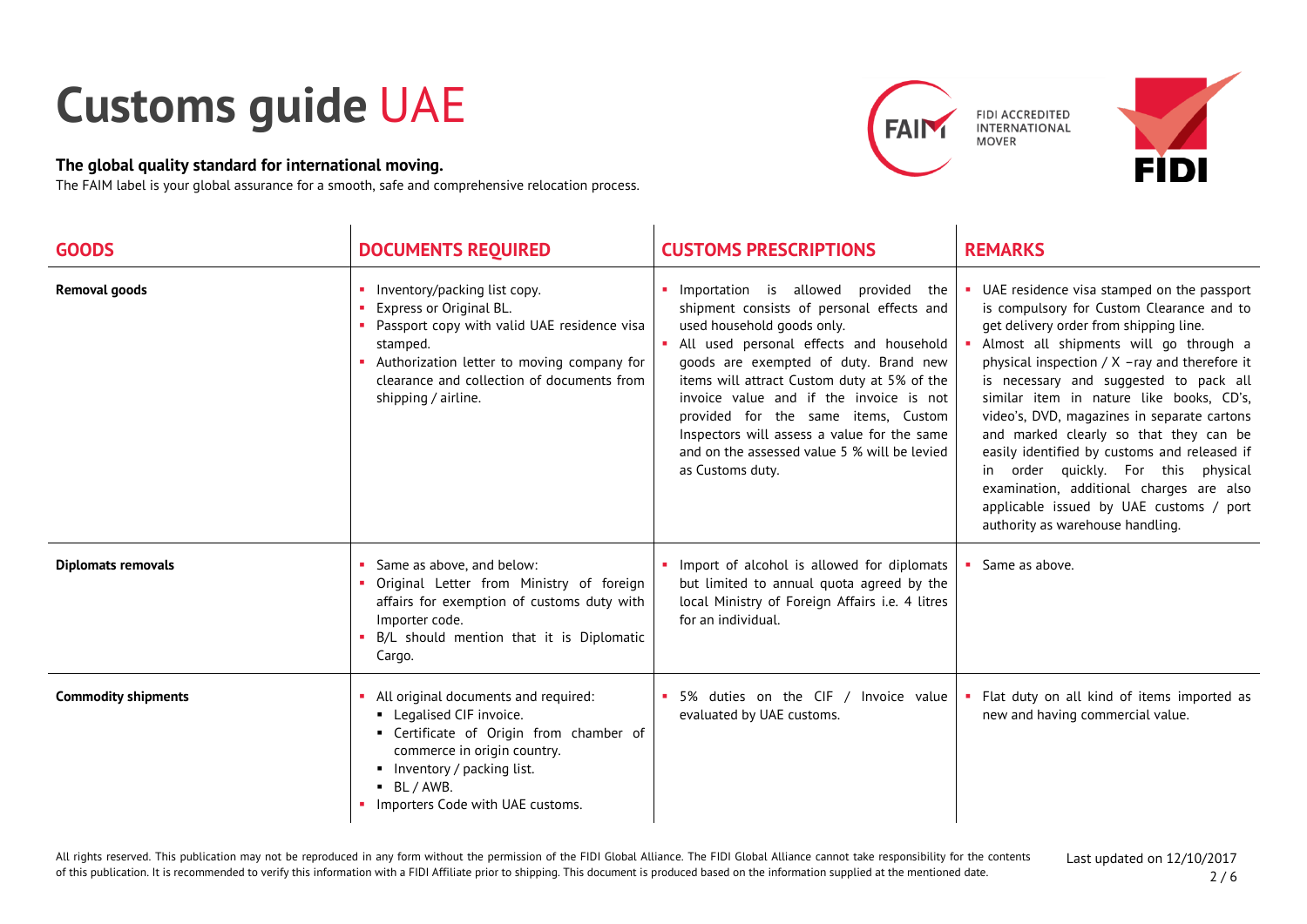| <b>GOODS</b>          | <b>DOCUMENTS REQUIRED</b>                                                                                                                                                                                                                                                                                                                                                                                                                                                                                                                                                                                                                                                                                                                                                                                                                                                                | <b>CUSTOMS PRESCRIPTIONS</b>                                                                                                                                                                                                                                                                                     | <b>REMARKS</b>                                                                                                                                                                                                                                                                                                                                                                                                                                                                                                                                                                                                                                                                                                                                                                                                                                                                                                                                                                                           |
|-----------------------|------------------------------------------------------------------------------------------------------------------------------------------------------------------------------------------------------------------------------------------------------------------------------------------------------------------------------------------------------------------------------------------------------------------------------------------------------------------------------------------------------------------------------------------------------------------------------------------------------------------------------------------------------------------------------------------------------------------------------------------------------------------------------------------------------------------------------------------------------------------------------------------|------------------------------------------------------------------------------------------------------------------------------------------------------------------------------------------------------------------------------------------------------------------------------------------------------------------|----------------------------------------------------------------------------------------------------------------------------------------------------------------------------------------------------------------------------------------------------------------------------------------------------------------------------------------------------------------------------------------------------------------------------------------------------------------------------------------------------------------------------------------------------------------------------------------------------------------------------------------------------------------------------------------------------------------------------------------------------------------------------------------------------------------------------------------------------------------------------------------------------------------------------------------------------------------------------------------------------------|
| <b>Motor vehicles</b> | Commercial invoice / purchase invoice /<br>ownership proof.<br>Express or original OBL.<br>Passport copy.<br>Residence Visa on passport.<br>• Proof of ownership.                                                                                                                                                                                                                                                                                                                                                                                                                                                                                                                                                                                                                                                                                                                        | Importation is allowed provided the vehicle<br>meets UAE specifications of left hand drive<br>and other basics.<br>Vehicles new or used are subject to 5%<br>duties on CIF/FOB Discretion at Government<br>Authorities.<br>• B/L should specify engine n°, chassis n°,<br>make, model and colour etc. in detail. | Should have an ownership proof from origin<br>country of the vehicle of title deed or similar<br>documental proof.<br>After the vehicle is Customs cleared in the<br>UAE, the Customs Authorities will issue a<br>vehicle clearance certificate which should<br>be submitted to the Local Traffic Authority<br>to register the car in the name of the<br>Owner/Consignee only.<br>Only 1 car is allowed for each consignee per<br>shipment in a year and Prior to exportation,<br>the registration of the car should be de-<br>registered near the local traffic authority.                                                                                                                                                                                                                                                                                                                                                                                                                              |
| <b>Pets</b>           | AWB.<br>• Original Health certificate.<br>• Original Vaccination card.<br>· Original Certificate for Rabies Serum<br>Neutralization.<br>The certificate is not required from the<br>mentioned countries - Australia, Austria,<br>Andorra, Ascension Island, Antigua &<br>Aruba,<br>Barbados,<br>Bahrain,<br>Barbuda,<br>Bermuda, Canada, Cayman Islands, Chile,<br>Croatia, Cyprus, Denmark, Fiji, French<br>Polynesia, Falkland Islands, Germany,<br>Gibraltar, Greece, Hong Kong, Iceland,<br>Ireland, Italy, Japan, Jamaica, KSA, Kuwait,<br>Liechtenstein, Luxembourg, Monaco, Malta,<br>Montserrat, Mauritius, Mayotte, Netherlands,<br>New Caledonia, New Zealand, Norway,<br>Portugal, Qatar, Saint Vincent & the<br>grenadines, Saint Kitts & Nevis, San Marino,<br>Singapore, Spain, Sweden, Switzerland,<br>United Kingdom, U.S.A,, Vatican City,<br>Vanuatu, Wallis & Futuna. | • If part of a removal, duty free entry.<br>A valid passport for pet with name, breed,<br>colour, date of birth, age, sex. Microchip or<br>tattoo for identification.<br>• It is not allowed to import dogs or cats<br>under 4 months of age into UAE.                                                           | • The health certificate, certificate for Rabies<br>Serum Neutralization, vaccination card is to<br>be obtained at the originating station. This<br>certificate should be sent to the destination<br>agent at least two to three weeks prior to<br>the actual sending of the pet to the UAE.<br>• The destination agent should take the same<br>certificate to the Ministry of Agriculture and<br>Fisheries in UAE who will issue an Import<br>License for the same pet and that will be<br>sent to the origin agent to be handed over<br>to the owner of the pet. The import permit is<br>valid only for one month. This original<br>Import License along with a copy of the<br>Health Certificate should be attached to the<br>AWB accompanying the pet.<br>. Prior to the export of a pet, a Health<br>Certificate should be obtained from a<br>qualified and registered Veterinary Doctor in<br>UAE, which needs to be presented to the<br>airlines.<br>• Each person allowed to import only 2 pets. |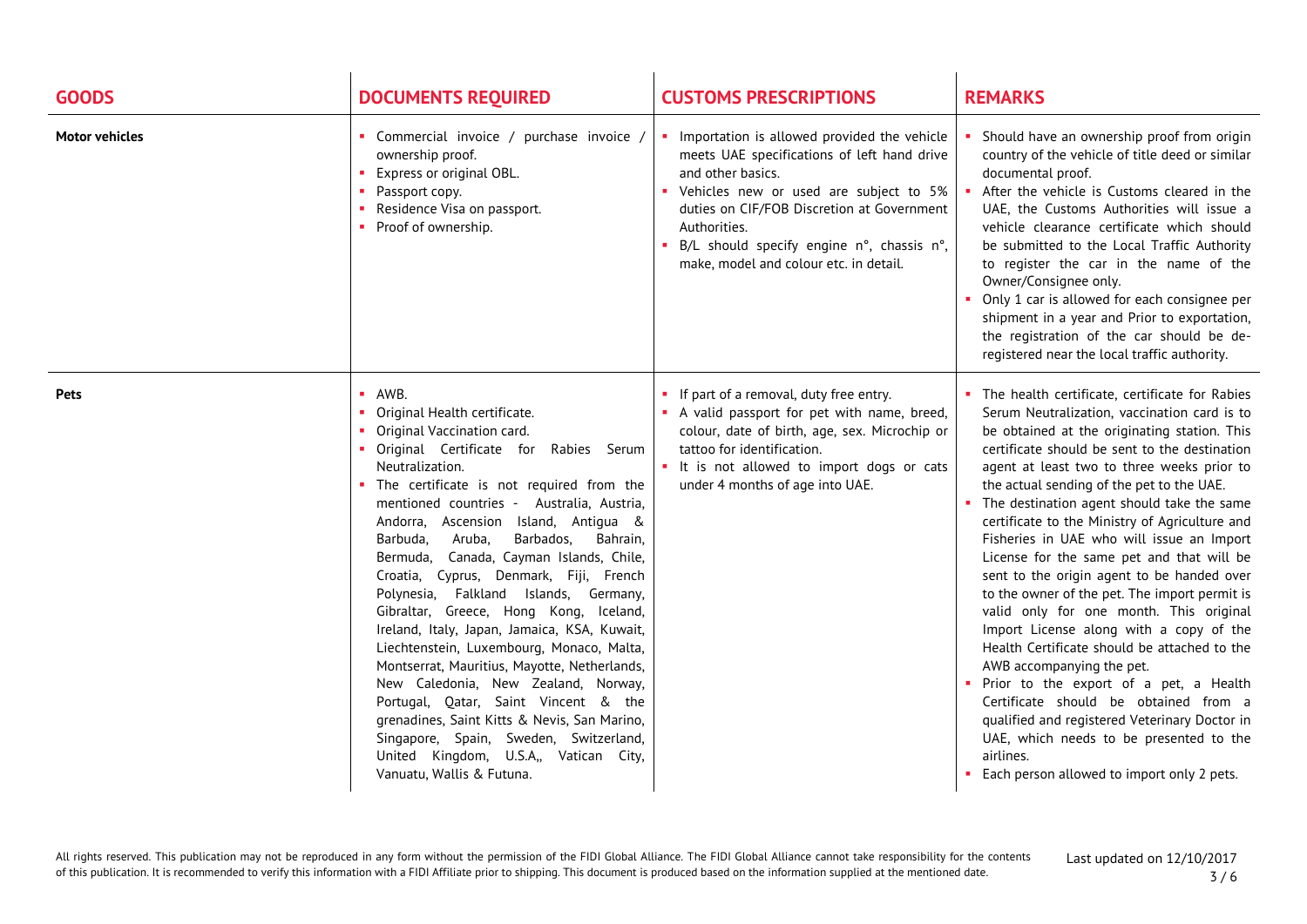| <b>GOODS</b>            | <b>DOCUMENTS REQUIRED</b> | <b>CUSTOMS PRESCRIPTIONS</b>                                                                                                                                                                                                                                                                                                                                                                                                                                                                                                                                                                                                                                                                                                                                                                                          | <b>REMARKS</b>                                                                                                                                                                                                                                                                                                                                                                                                                                             |
|-------------------------|---------------------------|-----------------------------------------------------------------------------------------------------------------------------------------------------------------------------------------------------------------------------------------------------------------------------------------------------------------------------------------------------------------------------------------------------------------------------------------------------------------------------------------------------------------------------------------------------------------------------------------------------------------------------------------------------------------------------------------------------------------------------------------------------------------------------------------------------------------------|------------------------------------------------------------------------------------------------------------------------------------------------------------------------------------------------------------------------------------------------------------------------------------------------------------------------------------------------------------------------------------------------------------------------------------------------------------|
| <b>Prohibited items</b> |                           | • Weapons,<br>• Firearms (real or ornamental)<br>• Ammunition,<br>• Fire crackers,<br>Swords, daggers, spears, etc.,<br>• Military uniform or equipment,<br>• Alcohol, spirits, narcotics of all kinds<br>• Poppy seeds and flowers, leaves etc.,<br>• Banned drugs and medicines, medicines in<br>large quantities even obtained under<br>prescription and for the consignee's own<br>use,<br>Radio<br>transmitter or<br>communication<br>equipment,<br>• Statues and figures of animals with religious<br>undertone,<br>• Carvings and statues of humans especially in<br>nude,<br>• Pornographic materials,<br>• Foodstuff in large quantities,<br>. Religious books other than dealing with<br>Islamic beliefs, controversial political<br>literature and materials contrary to an<br>Islamic State's principles. | . If any of these items is found in the<br>shipment during the inspection by the UAE<br>Customs, the same will be confiscated and<br>in some cases, explanation will be asked<br>from the consignees and severe punishment<br>be imposed<br>will<br>including<br>fine<br>imprisonment.<br>Import of alcohol is allowed for diplomats<br>but limited to annual quota agreed by the<br>local Ministry of Foreign Affairs i.e. 4 litres<br>for an individual. |
| <b>Restricted items</b> |                           | Records, tapes, films, photographs, books,<br>magazines, periodicals, 2 wheel hover board<br>etc.<br>Live plants, seeds, fresh fruits and flowers<br>are coming under restricted items, if found<br>objectionable, they will destroy the same<br>and never return these to the consignee.                                                                                                                                                                                                                                                                                                                                                                                                                                                                                                                             | These items will be subject to review and<br>censorship<br>by the UAE Ministry of<br>Information.<br>These items will be released if nothing<br>abnormal is found.<br>• This procedure will take from 10 to 15 days.                                                                                                                                                                                                                                       |
| <b>Dangerous items</b>  |                           | Combustible liquids, corrosives, explosives,<br>flammable, compressed gases.                                                                                                                                                                                                                                                                                                                                                                                                                                                                                                                                                                                                                                                                                                                                          | Please contact your agent should you have<br>any questions concerning these dangerous<br>items. If any of these items were shipped,<br>this would put you and your company liable<br>for damages and compensation under                                                                                                                                                                                                                                    |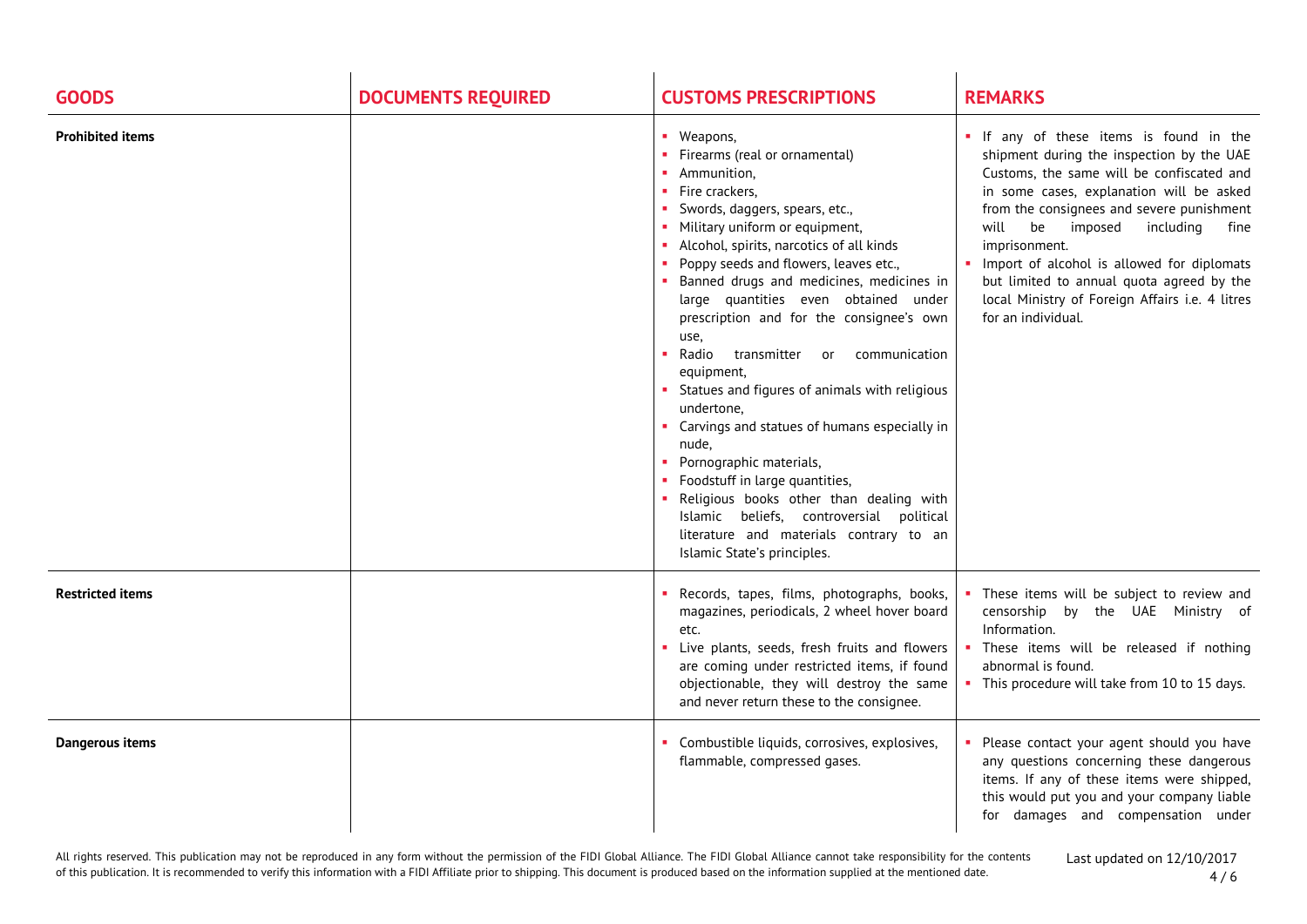| <b>GOODS</b> | <b>DOCUMENTS REQUIRED</b> | <b>CUSTOMS PRESCRIPTIONS</b> | <b>REMARKS</b>                                         |
|--------------|---------------------------|------------------------------|--------------------------------------------------------|
|              |                           |                              | international tax, which is also applicable in<br>UAE. |